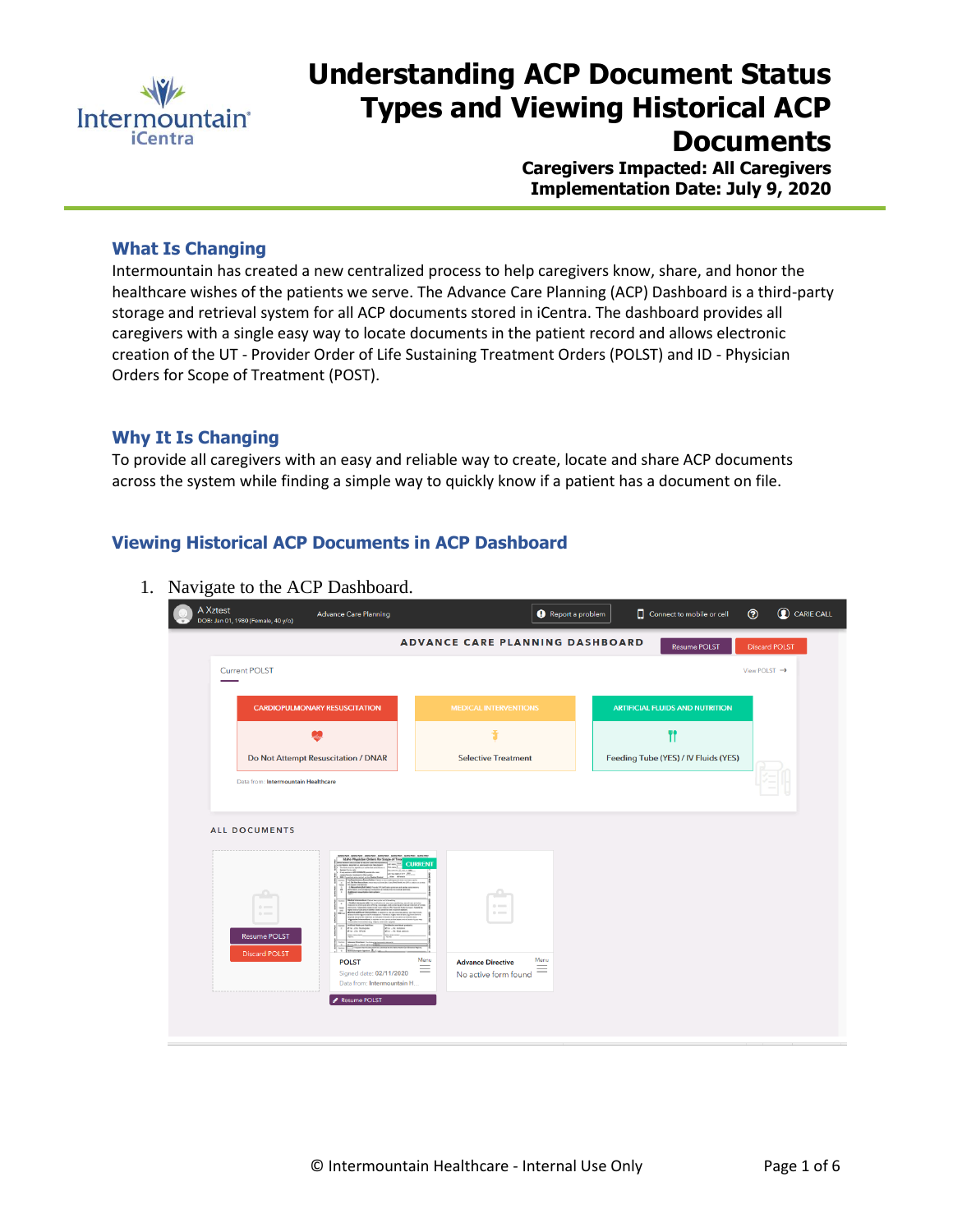2. In the **All Documents** section, select **'Menu'** from a current document.



3. Select **'Show History'** from the dropdown menu.

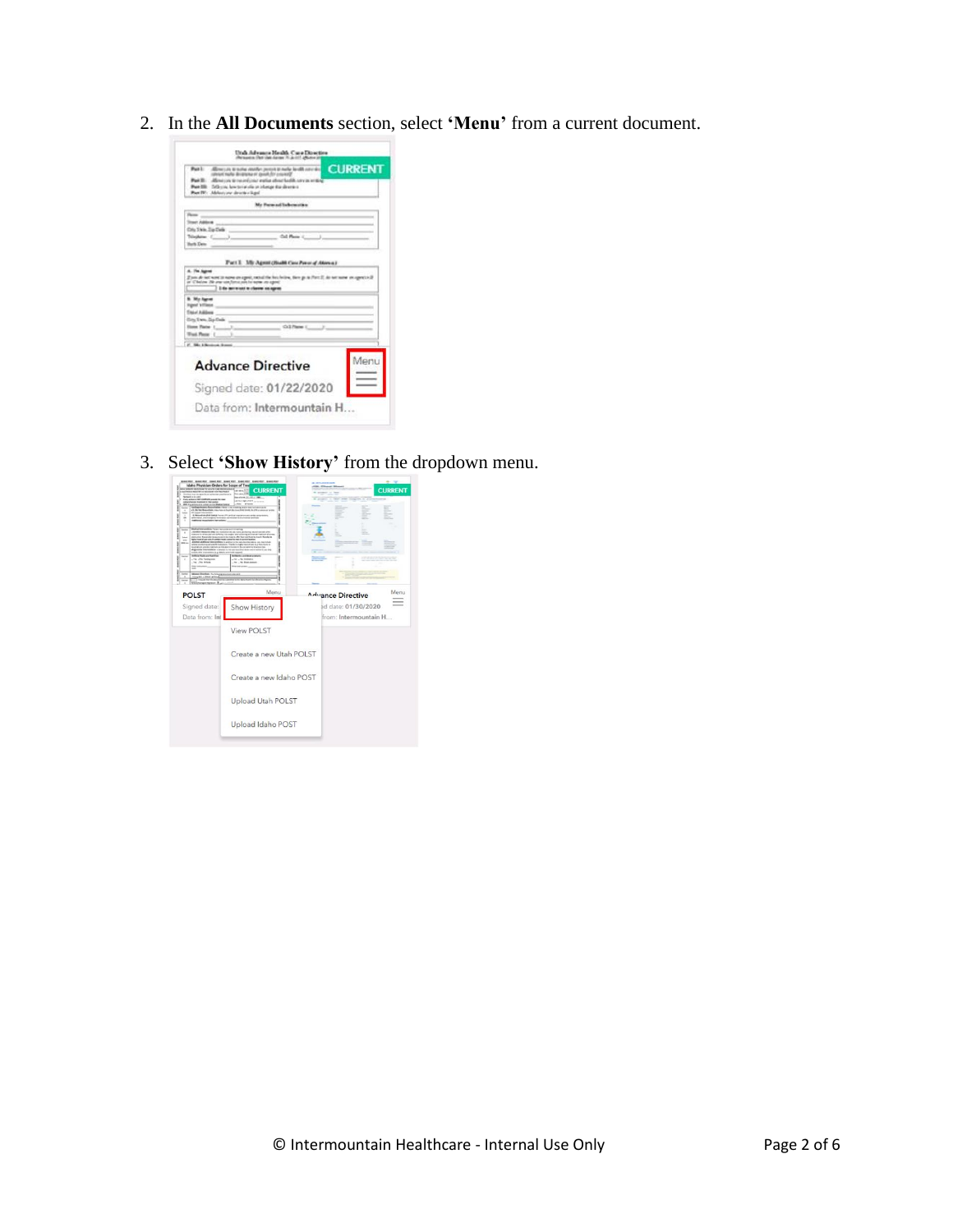4. Once selected, all document types will be visible.

#### ALL DOCUMENTS



# **ACP Document Status Types Found in the Dashboard**

1. **Current Documents**: documents that are actionable where the contents are still assumed to be valid, including forms that are in the 'resume' status.' This status is designated by the green Current indicator at the top of the form.

| .<br>the states<br>and company<br><b>STATISTICS</b><br>Drag or Browse for a<br>document to upload. Or<br>Resume POLST | pecific Januari, amount, Automo, Amount, Automo, Associa-<br>brights Physicians, Nickers Red Business of Trans<br>your sums advocate change up reserving<br><b>Seattle of McCorp.com</b><br>Landschalters, J. Andale of Allman<br><b>Britannico</b><br>The depth with the department of the product of the department of<br>distances and control<br>permitted and the pro-<br>THE CORN ORDER PRODUCTS IN<br>per actualment in different<br>dependence of the first and states<br>Granting Ave California in Millery<br><b>WILLIAM THE ROW AND</b><br><b><i>CARD CARD THE</i></b><br>the declaration of the con-<br><b>British Corp.</b><br>a Montre de Mar Lincoln para communicato por<br>allows a process of adult control party countries and con-<br>and the company's company's<br><b>BARA PAINTERS THE RUSSIA PLATE</b><br>$-$<br>table delays de construcción de précisió destinados.<br>THE R. P. LEWIS CO., LANSING, MICH. 49-14039-1-120-2<br>actively depends conversed and other the district law (2) and the deal<br>Sept.<br>No. 2012 at the 1932 call contacts could be<br>$\overline{\phantom{a}}$<br>delivery stations throughlast condition and security and conditions of the station<br><b>SELL</b><br>between the factory and working of the developer that is the developed and or<br>THE SALE ADVENUE CARD EXCELLENCE.<br>Senior Annualis, Listin Lis and Annual Annual Annual<br>and contract and a series are a series<br><b>And A contemporary</b><br><b><i>AMOVEMENT</i></b><br><b>STATISTICS</b><br><b>STOL AL MONEY</b><br>First streamed<br>FO. A DOMEST<br>THE SAN FIRM PRESENT<br>÷<br><b>Britan Carl State Corp.</b><br><b>Broom Limit Art</b><br>them which ago art to card<br>Martia | general approac convent quantum species: previous quantum<br>label Physician dealers for forces of Tron<br>stays cheese hart may be cheering the second<br><b>CLINN M</b><br><b>William O</b><br>I writery dealers a design to having<br>Think you is work to a more production?<br><b>March Council</b><br>painted and the first<br>This was a little to the control of the<br>parter take over 1,000 and<br><b>Building of the American Control Control</b><br><b>ALL ROUGH</b><br><b>SERVICE</b><br>Locates Austral combination dealership<br>techniques descriptions for the Convention for all conventions<br>and the first property than the property of the first plans of the company<br>take 14 Killage Library and<br>A Monday of A Head Corp. (Must be mainted and to be constitu-<br>and colors. And complete enterprises at transition for the characteristics.<br><b><i>Indicate constraints</i></b> developed<br>lane Wilson and Links Links<br>dealers should all the Car Content of L. All Lots, June 2121 and the composition<br>between science and distance in a state of the contract contract on the contract<br>administr that ends allows and is a cold in alle was allowed to control thanks at<br>$-$<br>April Added the chief states and chief strike a presidential<br>$\sim$<br>and the confidence of the annihilation of the following characteristics and the confidence<br><b>COLLEGE</b><br>and the party of the sales allows the departy departments of the party of the<br>back of policy and a strategic control of the con-<br>Algebra Aschedon Index 2 to scrandal assistant constitution for<br>solid play becomes a a rapid station report.<br><b>AGNO AVENUEDE</b><br><b>THE R IN THE ART AND INVESTIGATION</b><br>$\sim$<br>the phy temporal<br>THE LINE HOMES<br><b>Joe Printers</b><br><b>CALL ON MANAGER</b><br><b>British Advised Avenue</b><br><b>STATISTICS</b><br>1211 Main Swiss In Incapacities Auto<br>Joseph L. P.O. Mindale<br>$\sim$<br>The VI-Sold and University for a<br>B. Grant<br>__<br><b>Excellence of Automaker</b> | $-7.7$<br>the control and control of<br>colors, witnessed references<br><b>CURSENT</b><br>Statement Corporation<br>-----<br>2 July 1, 22 24 1030 L. Homes<br><b>Contract</b><br>$\frac{1}{2}$<br>--<br>_____<br>.<br>$=$ |
|-----------------------------------------------------------------------------------------------------------------------|--------------------------------------------------------------------------------------------------------------------------------------------------------------------------------------------------------------------------------------------------------------------------------------------------------------------------------------------------------------------------------------------------------------------------------------------------------------------------------------------------------------------------------------------------------------------------------------------------------------------------------------------------------------------------------------------------------------------------------------------------------------------------------------------------------------------------------------------------------------------------------------------------------------------------------------------------------------------------------------------------------------------------------------------------------------------------------------------------------------------------------------------------------------------------------------------------------------------------------------------------------------------------------------------------------------------------------------------------------------------------------------------------------------------------------------------------------------------------------------------------------------------------------------------------------------------------------------------------------------------------------------------------------------------------------------------------------------------------|-------------------------------------------------------------------------------------------------------------------------------------------------------------------------------------------------------------------------------------------------------------------------------------------------------------------------------------------------------------------------------------------------------------------------------------------------------------------------------------------------------------------------------------------------------------------------------------------------------------------------------------------------------------------------------------------------------------------------------------------------------------------------------------------------------------------------------------------------------------------------------------------------------------------------------------------------------------------------------------------------------------------------------------------------------------------------------------------------------------------------------------------------------------------------------------------------------------------------------------------------------------------------------------------------------------------------------------------------------------------------------------------------------------------------------------------------------------------------------------------------------------------------------------------------------------------------------------------------------------------------------------------------------------------------------------------------------------------------------------------------------------------------------------------------------------------------------------------------------------------------------------------------------------------------------------------------------------------------------------------------------------------------------------------------------------------------------------|--------------------------------------------------------------------------------------------------------------------------------------------------------------------------------------------------------------------------|
| <b>Discard POLST</b>                                                                                                  | POLST<br>animore.<br>contact on<br><b>SERVICE</b><br>alle: 03/11/2020<br>Data from: Internovertain H.                                                                                                                                                                                                                                                                                                                                                                                                                                                                                                                                                                                                                                                                                                                                                                                                                                                                                                                                                                                                                                                                                                                                                                                                                                                                                                                                                                                                                                                                                                                                                                                                                    | Martia<br>POLST<br>---<br>$\frac{1}{2} \left( \frac{1}{2} \right) \left( \frac{1}{2} \right) \left( \frac{1}{2} \right) \left( \frac{1}{2} \right) \left( \frac{1}{2} \right) \left( \frac{1}{2} \right) \left( \frac{1}{2} \right) \left( \frac{1}{2} \right) \left( \frac{1}{2} \right) \left( \frac{1}{2} \right) \left( \frac{1}{2} \right) \left( \frac{1}{2} \right) \left( \frac{1}{2} \right) \left( \frac{1}{2} \right) \left( \frac{1}{2} \right) \left( \frac{1}{2} \right) \left( \frac$<br>$\frac{1}{2} \left( \frac{1}{2} \right) \left( \frac{1}{2} \right) \left( \frac{1}{2} \right) \left( \frac{1}{2} \right) \left( \frac{1}{2} \right) \left( \frac{1}{2} \right) \left( \frac{1}{2} \right) \left( \frac{1}{2} \right) \left( \frac{1}{2} \right) \left( \frac{1}{2} \right) \left( \frac{1}{2} \right) \left( \frac{1}{2} \right) \left( \frac{1}{2} \right) \left( \frac{1}{2} \right) \left( \frac{1}{2} \right) \left( \frac{1}{2} \right) \left( \frac$<br>Signed date: 02/12/2020                                                                                                                                                                                                                                                                                                                                                                                                                                                                                                                                                                                                                                                                                                                                                                                                                                                                                                                                                                                                                                                                       | <b>Advance Directive</b><br>-<br><b>All Colors</b><br>Signed date: 01/30/2020                                                                                                                                            |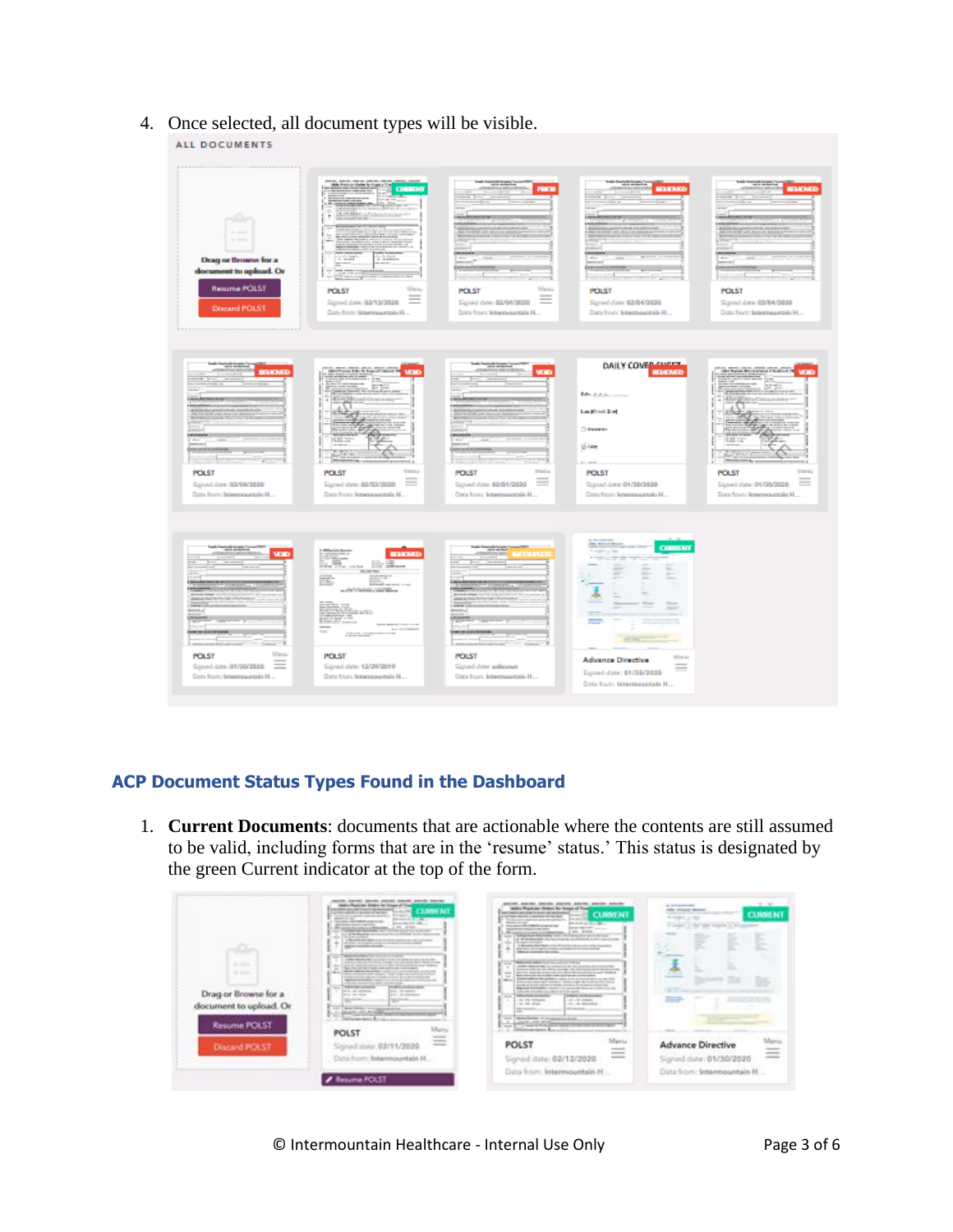2. **Prior Documents**: documents that have been superseded by a current document, thereby rendering this document as invalid as the content of the document are not valid anymore. The Prior status is indicated by a red Prior stamp on the form, as well as a void watermark and date on the document.



3. **Void Documents**: documents where the patient has decided that the content of the document is not valid anymore. This document may or may not be superseded by a current document. This status is indicated by a red void stamp on the form, as well as a void watermark and date on the document.